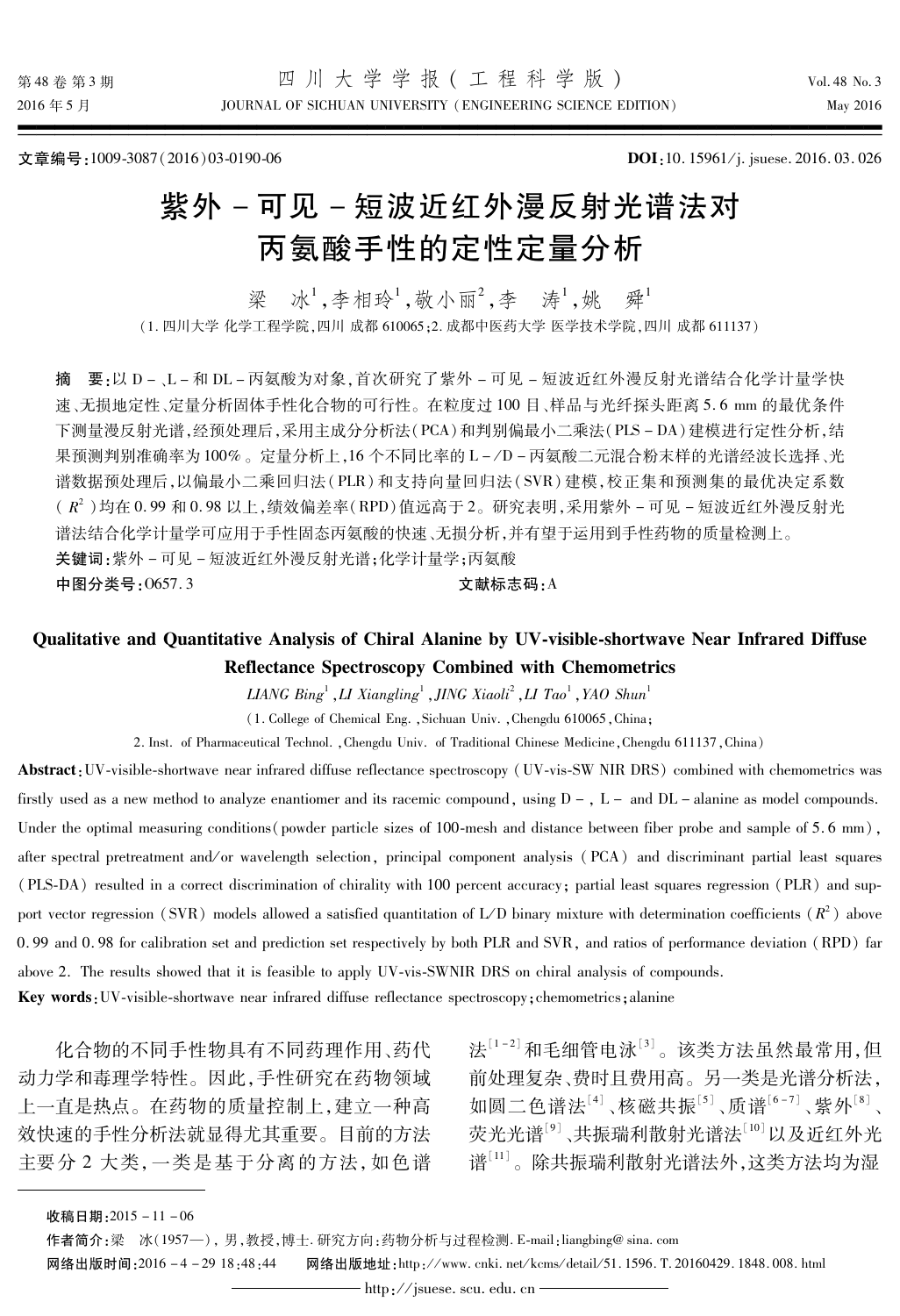法分析,且需添加手性选择剂以形成非对映体络合 物,使得测量时间加长,样品用量加大。

紫外-可见-短波近红外漫反射光谱(UV-vis-SW NIR DRS),波长范围为 200~1 100 nm,其入射 光与样品分子发生相互作用后离开样品,负载了样 品组成和结构信息,可直接快速检测粉末或固态样 品[12]。该法虽已用于各种载体上的氧化钒分子的 表面结构研究[13]、有机与无机混合物的组成分 析[14]、对氨基苯酚的检测[15]、西咪替丁片剂含量的 测定[12]及西咪替丁多晶的定性和定量[16]。但其在 固体化合物的手性分析上的研究与应用还没有报 道。

发现 D -、L - 及 DL - 丙氨酸的 UV-vis-SW NIR DRS 间有一定差异, 可能是由于它们不同的晶体结 构而导致的。这提供了采用 UV-vis-SW NIR DRS 结 合化学计量学对手性丙氨酸进行分析的可能性。为 了证实这种可行性, 作者采用主成分分析法(PCA) 和判别偏最小二乘法(PLS-DA)、偏最小二乘回归 法(PLR)和支持向量回归法(SVR)分别研究了手性 丙氨酸的定性、定量分析,并以决定系数(R2)、误差 均方根(RMSE)、校正误差均方根(RMSEC)、交叉 验证误差均方根(RMSECV)、预测误差均方根  $(RMSEP)$ 、绩效偏差率 $(RPD)$ 及淮确率 $(A\%)$ 对模 型进行评价。

#### 实验部分 1

### 1.1 仪器与试剂

S3000 光纤光谱仪 (杭州赛智科技)配备线型硅 CCD 阵列检测器(TCD 东芝 1304)、Y 型光纤、光源 (美国海洋光学公司)、自制 PVC 样品池,工作原理 见文献 [12]。Unscrambler ver9.7 (挪威 CAMO 公 司), MATLAB 7.0(美国 Math Works 公司)。

# 1.2 样品的制备

D-、L-及 DL-丙氨酸购自成都贝斯特有限 公司,纯度≥98%,采用中国药典(2010版)的旋光 度法确认其手性合格。3 种丙氨酸经手工研磨过筛 (对样品研磨前后进行了 XRD 测定,衍射图谱无显 著差异,即研磨过程中不存在晶型的转变),得到过 60、80、100、120 目的样品, 干燥器中保存。用过100 目筛的 L-、D-型丙氨酸配制 16 种比例二元混合 (L/D),其中校正集为 0:1、0.1:0.9、0.2:0.8、0.3:  $0.7, 0.4: 0.6, 0.5: 0.5, 0.6: 0.4, 0.7: 0.3, 0.8: 0.2$  $0.9:0.1,1:0$ ,预测集为 0.15:0.85, 0.35:0.65, 0.55:  $0.45$ ,  $0.75:0.25$ ,  $0.95:0.05$ 

### 1.3 光谱的测量

每个样品称取 0.22 g,填充于样品池内,用恒重 的圆笔杆从同一高度冲压3次,然后把光纤探头垂直 置于样品池上,以白板为空白,分辨率 3.33 nm,曝光 时间 299 ms,测量样品在 200~1 100 nm 波长范围内 的漫反射光谱3次,其平均值作为样品的光谱数据。 为降低仪器噪声的影响,取 220~980 nm 作为样品的 原始光谱。定性分析中,每个目数下的每种丙氨酸各 称量15个样本,共得45个样本;定量分析中,16个比 例的二元混合物各测量了8个样本,总计128个样 本。3 种丙氨酸和16个L/D 二元混合物的漫反射光 谱如图 1。3种丙氨酸的光谱强弱各不相同,且在250 ~350 nm 波段差异显著: 不同比例的 L/D 二元混合 物的漫反射图谱虽外形相似,但光谱强弱有显著差 别。表明紫外-可见-短波近红外漫反射光谱在丙 氨酸的手性定性、定量分析上具有可能性。







#### 结果与讨论 2

#### $2.1$ 测量条件的优化

颗粒粒度优化  $2.1.1$ 

对过 60、80、100 及 120 目筛的 D -、L - 及 DL - 丙 氨酸粉末样品的原始光谱,建 PLS-DA 模型处理,结 果如表 1 所示。经比较,确定过 100 目筛为最佳粒度。

## 2.1.2 光纤距离优化

样品到光纤探头的距离会影响漫反射光谱的强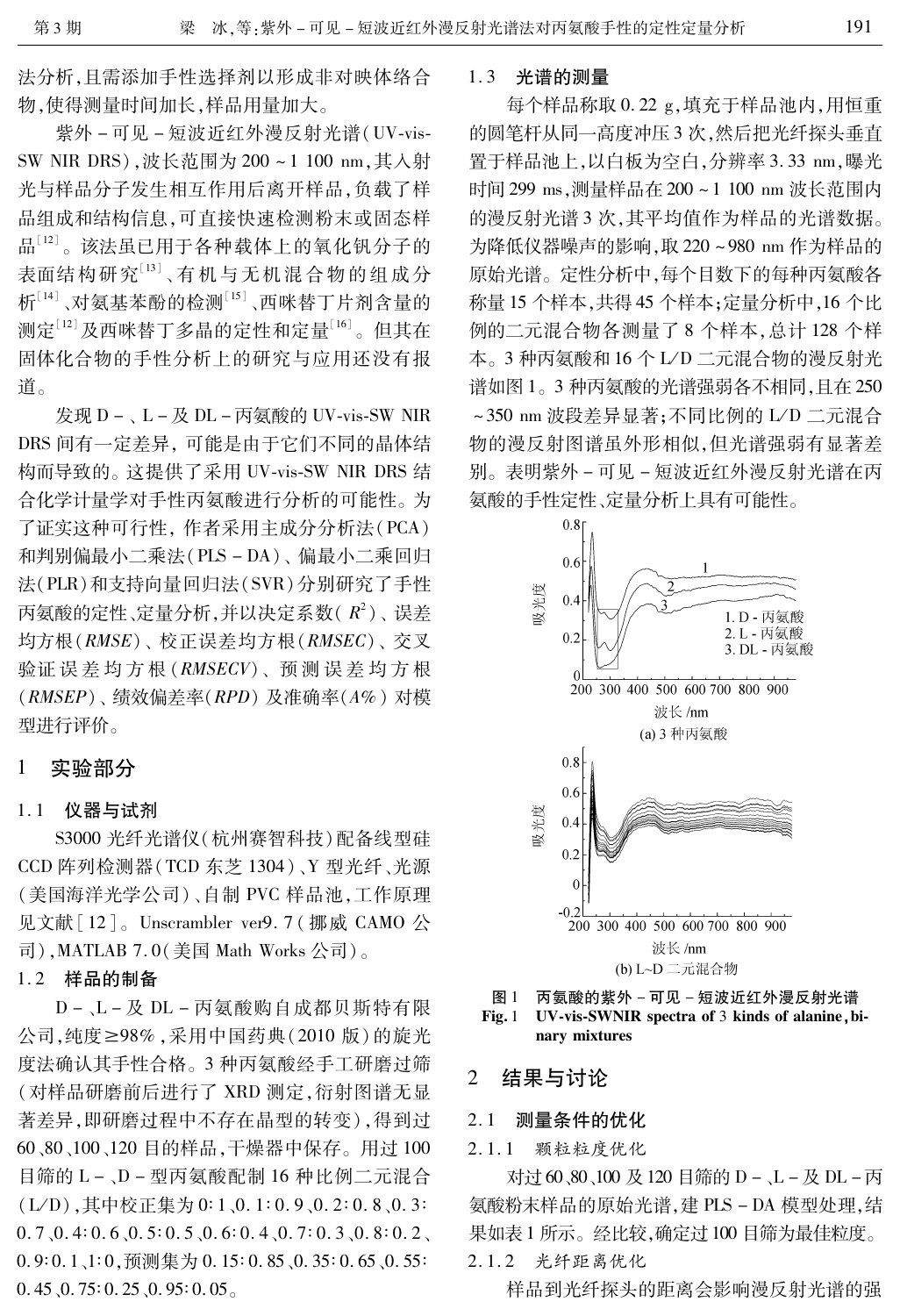建模,结果如表 1 所示。表明当距离大于 5.3 mm 时已影响不大,故选取 5.3 mm 作为最佳光纤距离。

表 1 颗粒粒度及光纤距离的考察结果 Tab. 1 Effects of powder particle sizes and distance between fiber probe and sample on PLS-DA

| 测量条件  |     |                | 校正集    |              |        | 交叉验证          | 预测集    |              |            |  |
|-------|-----|----------------|--------|--------------|--------|---------------|--------|--------------|------------|--|
|       |     | 潜变量            | $R^2$  | <b>RMSEC</b> | $R^2$  | <b>RMSECV</b> | $R^2$  | <b>RMSEP</b> | <b>RPD</b> |  |
| 粒度/目  | 60  | 6              | 0.9900 | 0.0816       | 0.9779 | 0.1216        | 0.9745 | 0.0090       | 6.7267     |  |
|       | 80  | $\overline{4}$ | 0.9801 | 0.1151       | 0.9671 | 0.1478        | 0.9511 | 0.4144       | 4.522 2    |  |
|       | 120 | 8              | 0.9957 | 0.0533       | 0.9762 | 0.1497        | 0.9879 | 0.0124       | 9.0909     |  |
|       | 100 | 6              | 0.9941 | 0.0117       | 0.9861 | 0.0902        | 0.9919 | 0.0400       | 11.111 1   |  |
|       |     |                |        |              |        |               |        |              |            |  |
|       | 3.8 | $\overline{4}$ | 0.9284 | 0.2185       | 0.9049 | 0.2783        | 0.8658 | 0.5905       | 2.729 8    |  |
| 距离/mm | 4.5 | 6              | 0.9947 | 0.0596       | 0.9892 | 0.0896        | 0.9789 | 0.2412       | 6.8843     |  |
|       | 5.3 | 6              | 0.9953 | 0.0557       | 0.9905 | 0.0872        | 0.9767 | 0.2417       | 6.5512     |  |
|       | 6.1 | 6              | 0.9955 | 0.0550       | 0.9905 | 0.0798        | 0.9838 | 0.2750       | 7.8567     |  |

#### 定性分析  $2.2$

#### $2.2.1$ 教据预处理

采用 Unscrambler ver 9.7 软件自带的数据预处 理法对原始数据进行处理。其中数据预处理法主要 包括多元散射校正(MSC)、标准正态变换(SNV)、 归一化 (normalization, Nor), Savitzky-Golay 平滑  $(SG)$ 

表 2 表明最佳的处理为原始数据。

3 种丙氨酸的光谱数据的处理结果 表 2

 $Tab.2$ Results of spectral data pretreatment of the three kinds of alanine on PLS-DA

| 预处理法       | 潜变量            |        | 校正集          |        | 交叉验证          | 预测集     |              |            |  |
|------------|----------------|--------|--------------|--------|---------------|---------|--------------|------------|--|
|            |                | $R^2$  | <b>RMSEC</b> | $R^2$  | <b>RMSECV</b> | $R^2$   | <b>RMSEP</b> | <i>RPD</i> |  |
| 原始         | $\overline{4}$ | 0.9705 | 0.1403       | 0.9487 | 0.2036        | 0.9916  | 0.0750       | 7.7314     |  |
| SG.        | 4              | 0.9705 | 0.1402       | 0.9488 | 0.2056        | 0.9917  | 0.0742       | 7 777 7    |  |
| MSC        | 5              | 0.9795 | 0.1170       | 0.9591 | 0.1682        | 0.985.5 | 0.0982       | 5.8936     |  |
| <b>SNV</b> | $\overline{2}$ | 0.9422 | 0.1962       | 0.9443 | 0.2262        | 0.9906  | 0.3792       | 7.3104     |  |
| Nor        | 4              | 0.9758 | 0.1269       | 0.9476 | 0.1911        | 0.975.3 | 0.1284       | 4.5273     |  |

# 2.2.2 PCA 分析

光谱数据经过主成分分析后,在贡献率高于 95%的条件下,作第一、二主成份值投影图。结果如 图 2 所示, 3 种手性的丙氨酸有清晰界限, 归类效果 好,判别准确率为100%。

2.2.3 PLS-DA 分析

从45个样本中随机选择30个作校正集,其余 的作验证集。将校正集样品按 D -、L -、DL - 丙氨 酸分别定义为1、2、3类,建模。以所建模型预测验 证集样品的类别,结果如图 3 所示,预测准确率为 100%, 表明模型精密度高, 预测效果好。

### 2.3 定量分析

L/D 二元混合物的比例见"1.2 样品的制备", 校正集共 88 个样本, 预测集共 40 个样本。

#### $2, 3, 1$ 波长选择

将原始波段、采用相关系数(R)法和无用信息



图2 丙氨酸的主成份投影图

Fig. 2 Two-dimensional projections of the three kinds of alanine 消除法(UVE) 选择得到的波段, 经PLR 建模及预测 的结果进行对比,如表3所示。

比较 $R^2$ 、RMSEP、RPD值,发现原始波段即220 ~980 nm 的效果好, 故最终选择 220~980 nm 作为 后续建模波长。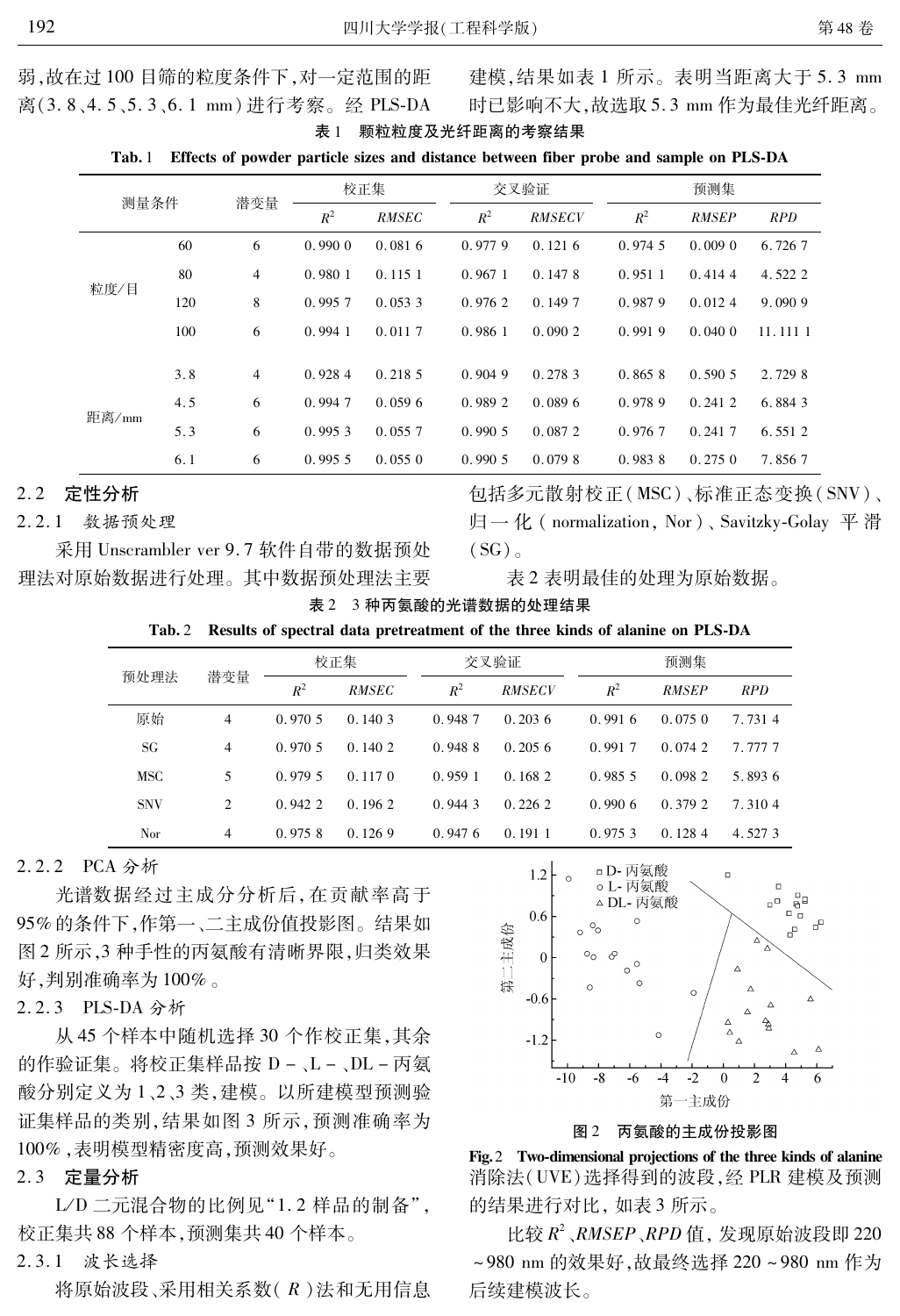

图 3 3 种丙氨酸的 PLS-DA 的判别分析结果

Fig. 3 Results of modeling PLS-DA of the three kinds of alanine, the plot of predicted values, the plot of predicted error values 表 3 波长选择结果

| $0.5$ $0.8$ $0.5$ $0.7$ $0.7$                  |     |    |        |              |        |               |         |              |            |  |  |
|------------------------------------------------|-----|----|--------|--------------|--------|---------------|---------|--------------|------------|--|--|
| Result of wavelength selection on PLR<br>Tab.3 |     |    |        |              |        |               |         |              |            |  |  |
| 波长选择法                                          | 潜变量 | 变量 | 校正集    |              |        | 交叉验证          | 预测集     |              |            |  |  |
|                                                |     | 类型 | $R^2$  | <b>RMSEC</b> | $R^2$  | <b>RMSECV</b> | $R^2$   | <b>RMSEP</b> | <b>RPD</b> |  |  |
| R                                              | 10  | L  | 0.9795 | 0.0453       | 0.9442 | 0.0749        | 0.9334  | 0.0741       | 3.8749     |  |  |
|                                                |     | D  | 0.9817 | 0.0428       | 0.0749 | 0.0709        | 0.9428  | 0.0686       | 4.1812     |  |  |
| <b>UVE</b>                                     | 9   | L  | 0.9511 | 0.0699       | 0.9003 | 0.1002        | 0.915.5 | 0.0932       | 3.440 1    |  |  |
|                                                |     | D  | 0.9535 | 0.0682       | 0.9054 | 0.0975        | 0.9194  | 0.0883       | 3.5223     |  |  |
| $220 \sim 980 \; \text{nm}$                    | 10  | L  | 0.9923 | 0.0278       | 0.9874 | 0.0355        | 0.9847  | 0.0430       | 8.084 5    |  |  |
|                                                |     | D  | 0.9934 | 0.0258       | 0.9893 | 0.0327        | 0.9843  | 0.0421       | 7.9809     |  |  |

2.3.2 数据预处理

经上述波长选择后,分别作原始、SNV、MSC、 NOR、SG、1 阶导(1D)、1 阶导(2D)预处理, 结果如 表 4 所示。

最终选择预测  $R^2$  为 0.984 8, RMSEP 为 0.040 7 的 MSC 作为定量分析的数据预处理法。

| 波长选择法          |     | 变量           | 校正集    |              |        | 交叉验证          | 预测集     |              |            |  |
|----------------|-----|--------------|--------|--------------|--------|---------------|---------|--------------|------------|--|
|                | 潜变量 | 类型           | $R^2$  | <b>RMSEC</b> | $R^2$  | <b>RMSECV</b> | $R^2$   | <b>RMSEP</b> | <b>RPD</b> |  |
| <b>SNV</b>     | 9   | L            | 0.9929 | 0.0266       | 0.9891 | 0.0331        | 0.9838  | 0.0413       | 7.8567     |  |
|                |     | $\mathbf D$  | 0.9929 | 0.0266       | 0.9885 | 0.0340        | 0.985 2 | 0.0487       | 8.2199     |  |
| 1 <sub>D</sub> | 9   | L            | 0.9983 | 0.0131       | 0.9871 | 0.0359        | 0.9751  | 0.0497       | 6.3372     |  |
|                |     | D            | 0.9980 | 0.0140       | 0.9908 | 0.0304        | 0.9778  | 0.0573       | 6.7716     |  |
| 2D             | 8   | L            | 0.9980 | 0.0141       | 0.9631 | 0.0609        | 0.9514  | 0.0662       | 4.536 1    |  |
|                |     | $\mathbf{D}$ | 0.9983 | 0.0130       | 0.9753 | 0.0522        | 0.9639  | 0.0556       | 5.2632     |  |
| <b>MSC</b>     | 9   | L            | 0.9927 | 0.0270       | 0.9982 | 0.0344        | 0.9848  | 0.0407       | 8.1111     |  |
|                |     | $\mathbf{D}$ | 0.9927 | 0.0270       | 0.9982 | 0.0344        | 0.9848  | 0.0407       | 8.1111     |  |
| <b>NOR</b>     | 10  | L            | 0.9929 | 0.0266       | 0.9873 | 0.0357        | 0.9784  | 0.0505       | 6.8041     |  |
|                |     | D            | 0.9929 | 0.0266       | 0.9873 | 0.0357        | 0.9784  | 0.0505       | 6.8041     |  |
| <b>SG</b>      | 12  | L            | 0.9946 | 0.023 2      | 0.9877 | 0.0355        | 0.9814  | 0.0499       | 7.3324     |  |
|                |     | $\mathbf D$  | 0.9956 | 0.0209       | 0.9901 | 0.0315        | 0.9795  | 0.0512       | 6.9843     |  |
| 原始             | 10  | L            | 0.9923 | 0.0278       | 0.9874 | 0.0355        | 0.9847  | 0.0430       | 8.084 5    |  |
|                |     | D            | 0.9934 | 0.0258       | 0.9893 | 0.0327        | 0.9843  | 0.0421       | 7.9809     |  |

表 4 数据预处理结果 Result of spectral data pretreatment on PLR Tab. 4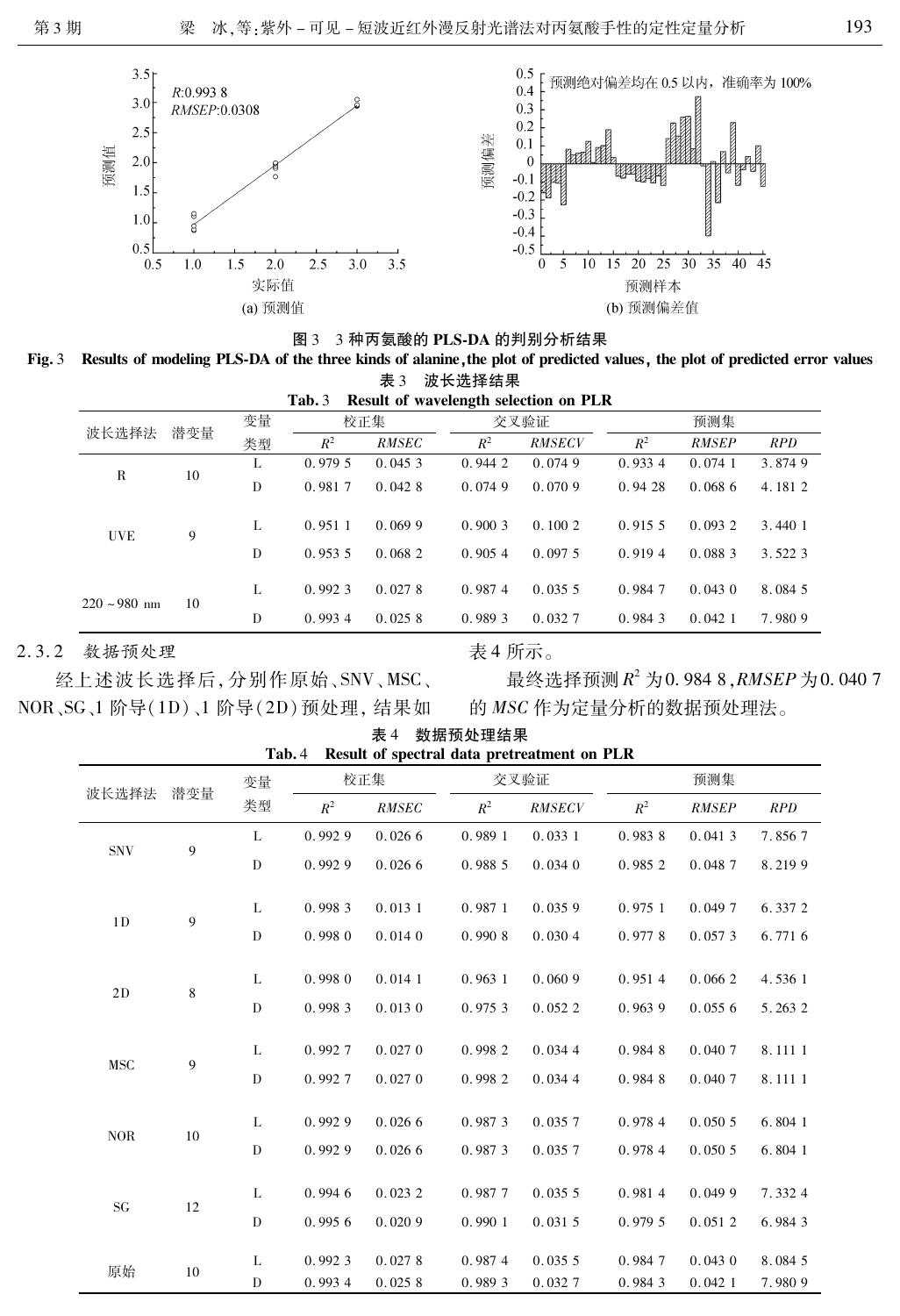#### PLR 分析  $2.3.3$

在上述波长选择和数据预处理基础上,得到的最 佳 PLR 模型结果如表 4 所示。预测集的 $R^2$  为 0.9848, RMSEP 为 0.040 7, RPD 为 8.111 (远大于2)<sup>[17]</sup>, 表明 模型精密度高, 预测效果好。

2.3.4 SVR 分析

支持向量回归法(SVR)对丙氨酸二元混合物进

行定量分析。

首先,分别采用了网格搜索法(Grid-search)、遗 传算发法(Ga-search)和粒子群算法(Pso-search)对 模型的参数, 本文中为核函数的径向基函数参数 g、 正规化系数c及不敏感损失函数p进行优化。结果如 表 5 所示, 网格搜索法结果最优。

| 表 5 SVR 模型的定量分析结果                                                           |
|-----------------------------------------------------------------------------|
| Fab. 5 Result of quantitative analysis of binary mixtures of alanine on SVR |

| 参数              | 变量 | 参数         |                  |                  |        | 校正           |        | 交叉验证          |        | 预测集          |            |  |
|-----------------|----|------------|------------------|------------------|--------|--------------|--------|---------------|--------|--------------|------------|--|
| 优化              | 类型 | $\epsilon$ | $\boldsymbol{g}$ | $\boldsymbol{p}$ | $R^2$  | <b>RMSEC</b> | $R^2$  | <b>RMSECV</b> | $R^2$  | <b>RMSEP</b> | <b>RPD</b> |  |
| Grid            | L  | 512        | 0.0028           | 0.0100           | 0.9912 | 0.0300       | 0.9834 | 0.0410        | 0.9804 | 0.0520       | 7.143 1    |  |
|                 | D  | 724, 077 3 | 0.0020           | 0.0100           | 0.9912 | 0.0300       | 0.9849 | 0.0392        | 0.9807 | 0.0510       | 7.1982     |  |
|                 | L  | 88.3010    | 0.1660           | 0.0100           | 0.9983 | 0.0141       | 0.9899 | 0.0319        | 0.9794 | 0.0539       | 6.9673     |  |
| $Ga-cg$         | D  | 87.7543    | 0.1693           | 0.0100           | 0.9983 | 0.0141       | 0.9899 | 0.0319        | 0.9793 | 0.0539       | 6.950 5    |  |
|                 | L  | 47.6489    | 0.0570           | 0.0312           | 0.9915 | 0.0300       | 0.9850 | 0.0392        | 0.9774 | 0.0557       | 6.6519     |  |
| $Ga$ -cgp       | D  | 91.8772    | 0.1835           | 0.0146           | 0.9978 | 0.0141       | 0.9900 | 0.0318        | 0.9781 | 0.0566       | 6.7574     |  |
|                 | L  | 10.3673    | 0.1000           | 0.0100           | 0.9905 | 0.0316       | 0.9835 | 0.0408        | 0.9790 | 0.0583       | 6.9007     |  |
| P <sub>SO</sub> | D  | 20.6957    | 0.1000           | 0.0100           | 0.9929 | 0.0265       | 0.9804 | 0.0446        | 0.9820 | 0.0520       | 7.4536     |  |

### 2.3.5 PLR 与 SVR 模型的比较

两模型对丙氨酸的定量分析效果均较好, 但 PLR 模型的变量 L(D)的预测集的  $R^2$ 、RMSEP、 RPD 值可达到0.984 8(0.984 8)、0.040 7(0.040 7) 和 8.111 1(8.111 1), 优 于 SVR 模 型 的 0.980 4  $(0.9807)$ ,  $0.0520(0.0510)$ ,  $7.1431(7.1982)$ , 表明 PLR 模型在丙氨酸的手性含量分析上更有优 势。

#### 3 结 论

紫外-可见-短波近红外漫反射光谱法结合化 学计量学对丙氨酸的手性定性、定量分析表明, PCA 和 PLS-DA 模型均可准确判别 3 种丙氨酸的手性, 正确率达100%; 定量分析中, PLR 模型比 SVR 模型 表现出更高的精密度,效果更好,结果令人满意。

紫外-可见-短波近红外漫反射光谱在丙氨酸 定性定量分析上的成功,为其在手性化合物上的分 析应用奠定了基础,有望运用于手性药物的质量控 制。

# 参考文献:

[1] Shen Y, Yi D N, Liu J N. Discussion of the application of three-point interaction principle to the phenyl glycine racemic compound in IR spectrometry and its enantiomers separation in HPLC [J]. Acta Pharmaceutica Sinica, 2002, 37 (8):636-638. [沈漪,易大年,刘基宁. 苯甘氨酸外消旋 体的红外光谱及其对映异构体色谱拆分三点作用原理 关系间的探讨[J]. 药学学报, 2002, 37(8): 636-638.]

- [2] Martinez-Gómez M A, Martínez-Pla J J, Sagrado S, et al. Chiral separation of oxprenolol by affinity electrokinetic chromatography-partial filling technique using human serum albumin as chiral selector [J]. Journal of Pharmaceutical and Biomedical Analysis, 2005, 39(39): 76 - 81.
- [3] Guo X, Wang Z Q, Zuo L H, et al. Quantitative prediction of enantioseparation using  $\beta$ -cyclodextrin derivatives as chiral selectors in capillary electrophoresis [J]. Analyst, 2014, 139  $(24)$ : 6511 - 6519.
- [4] Wang C Z, Zhu Z A, Li Y, et al. The cyclic dichromism studies of chiral zincporphyrins [J]. Chinese Journal of Inorganic Chemistry, 2001, 17(2): 244 - 248. [王传忠, 朱志 昂,李瑛,等. 手性锌卟啉的圆二色谱研究[J]. 无机化学 学报,  $2001$ ,  $17(2)$ ,  $244 - 248$ .
- [5] Ma F N, Shen X M, Ming X, et al. The novel macrocyclic compounds as chiral solvating agents for determination of en-